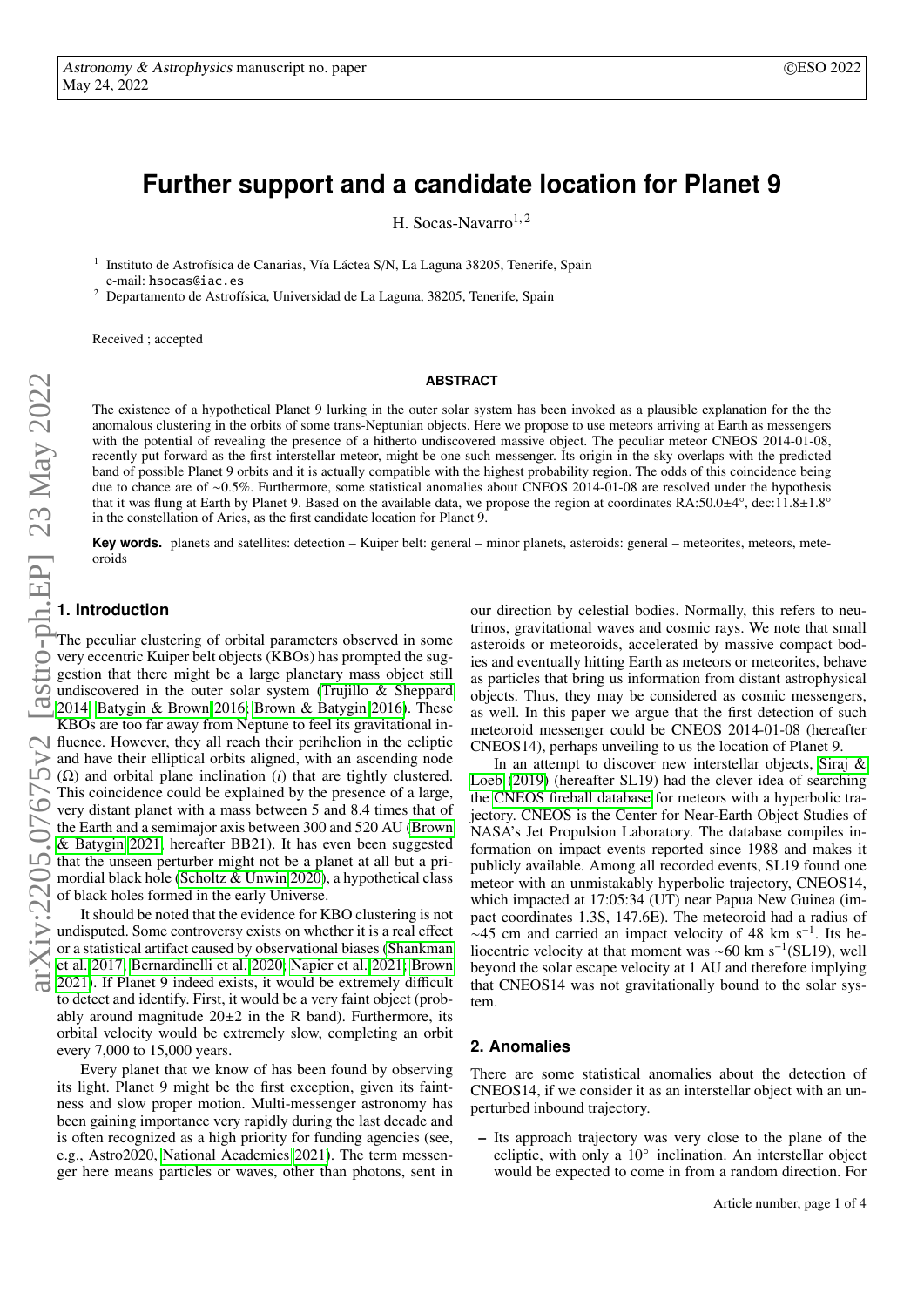instance, 1I 'Oumuamua had an inclination of 123° (i.e., 33° from the ecliptic plane but moving in a retrograde motion), while 2I Borisov had 44°.

- Its velocity with respect to the *local standard of rest* (LSR, the mean motion of matter around the galactic center) is oddly large at 58 km s−<sup>1</sup> . The velocity dispersion in the solar neighborhood is ∼38 km s−<sup>1</sup> [\(Dehnen & Binney 1998\)](#page-3-12), which means that 68% of stars have lower speeds than that (as a reference, the Sun moves with respect to the LSR at  $13 \text{ km s}^{-1}$ ) and only 6% move at 58 km  $s^{-1}$ . If CNEOS14 came from a star moving at 38 km  $s^{-1}$ , it would require a kick strong enough to leave it with velocity at infinity  $v_{\infty}$  of 20 km s<sup>-1</sup> departing its system. To put this into context, the Voyager spacecraft, after two gravity assist maneuvers with Jupiter and Saturn, are leaving the solar system with  $v_{\infty}$ =17 km s<sup>-1</sup>. Not only the kick would need to be extremely strong but also aligned with the direction of the star motion in order to eject CNEOS14 to the interstellar medium at a speed of 58 km s<sup>-1</sup> with respect to the LSR. Such alignment would be extremely unlikely. SL19 suggest that perhaps the parent star is from the Milky Way thick disk, which have a larger velocity dispersion of ~50 km s<sup>-1</sup>. This is possible but again unlikely since the thick disk population constitutes only about ∼10% of the stars.
- SL19 claim that, in order to detect one interstellar object in a period of ∼10 years, the number density of such objects in our environment should be  $n = 10^{6^{+0.75}}$  AU<sup>-3</sup> (at 95% confidence, assuming Poisson statistics) and such amount of objects would be at tension with the mass of available material inside the 60 km s<sup>-1</sup> orbit expected in a solar nebula. This means that, with our current knowledge, it is unlikely that we would have an interstellar object like CNEOS14 in the database.

#### **3. Interstellar meteor or messenger**

There are two possibilities regarding the origin of CNEOS14. The first one is that it was an interstellar meteoroid that entered the solar system in a direct collision course with Earth and hit us without the mediation of any other intervention (the interstellar undeflected meteoroid hypothesis). The other possibility, that we put forward in this paper, is that it was a meteoroid, not necessarily interstellar, that experienced a gravitational encounter with a massive body and was slingshotted in our direction (the messenger meteor hypothesis). This requires the presence of a hitherto undiscovered planetary-mass object along its path.

BB21 performed a very exhaustive exploration of the parameter space with the goal of constraining the possible masses and orbits of Planet 9 that would reproduce the observed KBO clustering. Thanks to this work, we now have some idea of the projected location on the sky of all the possible Planet 9 orbits. The region of interest defines a band of about 15° thickness around the entire sky (see Figure 9 in BB21). Unfortunately, there is no way to tell from the simulations what is the current position of the planet in its orbit around us. However, not all the possible locations have the same probability. Near the aphelion, the planet has a slower motion. Moreover, a given linear distance on the sky is compressed into a smaller angular distance. This means that the planet spends more time at a given angular element during its passage through the aphelion and, conversely, less in the perihelion. This information is also provided by BB21 in their figure.

Putting together the calculations of BB21 and SL19, we can see (Figure [1\)](#page-2-0) that the trajectory of CNEOS14 originates very close to the higher probability contour for Planet 9 (relative probability higher than 0.8 in BB21). In fact both are compatible within the uncertainties, there is a slight overlap.

In the undeflected meteoroid hypothesis, having this coincidence by chance is very unlikely. If a meteoroid enters the solar system from any random incoming direction, it would have equal probability of originating anywhere in the figure (the Mollweide projection preserves areas). The probability of coincidence by chance with the high probability contour is of ∼0.5% . If we consider the entire band around the sky calculated by BB21, then the probability of a chance coincidence would increase to 11%.

The figures quoted above are an upper bound because they assume, for simplicity, an isotropic distribution of velocities for interstellar objects in the heliocentric frame. The solar system is moving at 13 km s−<sup>1</sup> with respect to the LSR in the direction of the solar apex, marked by a green dot in the figure. This means that the probability of interstellar asteroids entering from that side of the sky will be relatively higher and, conversely, lower from the other side. The solar apex and the origin of CNEOS14 are separated in RA by 133° and therefore the number of objects entering the solar system from that direction should be lower, thus lowering the probability of chance coincidence quoted in the previous paragraph.

In addition to its origin in the sky, the messenger hypothesis resolves the anomalies discussed in Section [2](#page-0-0) above. There would be nothing particularly peculiar about CNEOS14. A significant part of its large impact velocity of 60 km s<sup>-1</sup> in the heliocentric frame is provided by the solar gravitational acceleration (up to 42 km s<sup>-1</sup>). The remaining 18 km s<sup>-1</sup> would be the combination of its inbound velocity plus the delta-v supplied by the Planet 9 slingshot.

Again, there are two possibilities to explain the remaining 18 km s<sup>−</sup><sup>1</sup> . The first possibility is that the meteoroid already carried most of that velocity prior to the Planet 9 encounter and the slingshot simply bent its trajectory in our direction. Since the orbital velocities in that region are very small (∼1 km s<sup>−</sup><sup>1</sup> ), this would most certainly imply an interstellar origin for CNEOS14 (the interstellar messenger hypothesis). The other possibility is that the meteoroid was a perfectly typical solar system object moving at typical orbital speeds and acquired a 18 km s<sup>-1</sup> deltav during the slingshot (the local messenger hypothesis).

The maximum delta-v magnitude attainable by a test mass in a slingshot maneuver is equal to twice the velocity of the massive body. Since the orbital velocity of Planet 9 is  $\sim$ 1 km s<sup>-1</sup>, it is unable to produce the required boost by itself. The local messenger hypothesis requires the existence of a moon orbiting around Planet 9 at 8 km s<sup>-1</sup> (at least). Moons are abundant around solar system planets, especially the larger ones, so this requirement does not appear unreasonable. It would need to be a rather close system, with a separation of ∼80,000 km (assuming the upper Planet 9 mass range) to be consistent with that orbital speed. This is not atypical, Uranus and Neptune have many moons orbiting at such distances.

Thus far we have discussed CNEOS14 in the context of previous Planet 9 clues. One might also consider what this meteor tells us independently of all previous work. CNEOS14 was found in a search for a meteor with high heliocentric speed, returning a match with ∼60 km s<sup>−</sup><sup>1</sup> (SL19). At such a high speed, CNEOS14 was not bound to the solar gravity and therefore it must be either an interstellar (undeflected) meteoroid or a messenger accelerated into our direction by a gravitational encounter.

In the first case (undeflected trajectory), the meteor would be expected to arrive from any direction in space. Its trajectory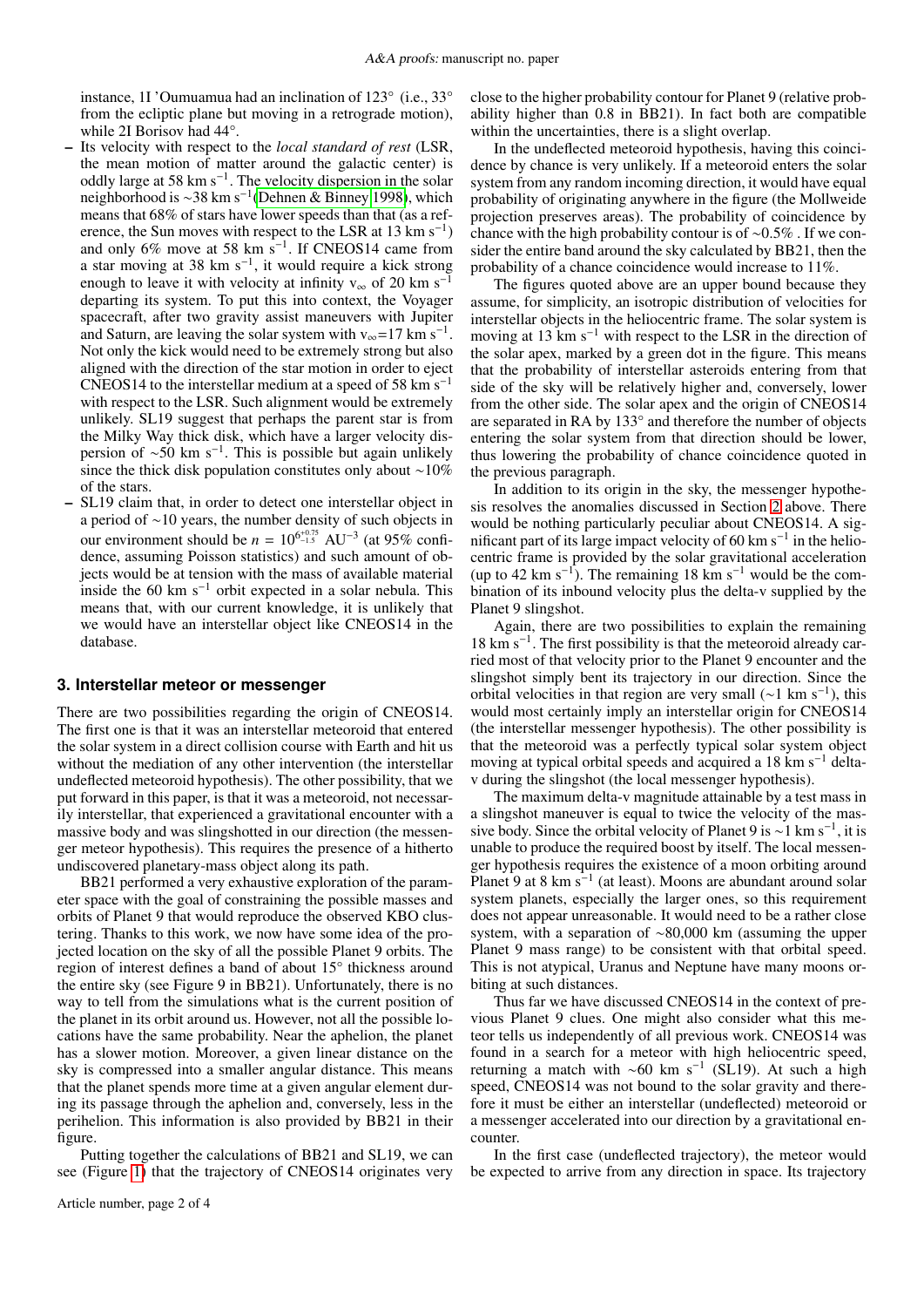

<span id="page-2-0"></span>Fig. 1. Map of the entire sky in a Mollweide projection. The orange contour marks the region of highest probability for Planet 9, as obtained by BB21 (relative probability greater than 0.8). The data for the contour was obtained by manually selecting points on Figure 9 of BB21. The blue spot is the origin of CNEOS14. The green dot marks the solar apex, i.e. the direction of motion of the solar system.

<span id="page-2-1"></span>Table 1. Coordinates of outer planets on the date when CNEOS14 crossed their orbits. None of them was close in the sky to the meteoroid (RA: 49.4, dec: 11.2)

| Planet      | Orbit crossing   | R.A.             | dec              |
|-------------|------------------|------------------|------------------|
| <b>Mars</b> | $2013 - 11 - 25$ | $174.93^{\circ}$ | $4.15^{\circ}$   |
| Jupiter     | 2013-08-11       | $101.12^{\circ}$ | $22.89^\circ$    |
| Saturn      | 2013-04-07       | $218.17^{\circ}$ | $-11.82^{\circ}$ |
| Uranus      | 2012-07-03       | $8.09^\circ$     | $2.71^{\circ}$   |
| Neptune     | 2011-08-25       | 331.75°          | $-11.81^{\circ}$ |

would have a random inclination, between 0° and 180° with respect to the plane of the ecliptic. However, the trajectory followed by CNEOS14 was very close to the ecliptic, with only a 10° inclination. There is only a 6% chance for this alignment, which strongly disfavors this scenario.

Furthermore, if CNEOS14 were an undeflected meteor, its speed with respect to the LSR would be as high as 58 km s<sup>-1</sup> which, as discussed in Section [2,](#page-0-0) is peculiarly high. Only about 6% of stars move that fast. This anomaly further decreases the probability of the undeflected hypothesis by an unknown factor.

Conservatively, the odds that CNEOS14 had a gravitational encounter in the outer solar system before hitting Earth may be estimated to be of at least 94%. However, it did not come close to any of the known planets. Table [1](#page-2-1) lists the approximate dates at which the projected trajectory of CNEOS14 crossed each one of the outer planet orbits and the coordinates of the planets at that time.

Therefore, even if one disregards all previous evidence for Planet 9 based on the KBOs clustering, this meteor is most likely a messenger sent to us by some object in the outer solar system.

# **4. Conclusions**

We propose the first plausible candidate location for Planet 9 at coordinates RA:50.0±4.1, dec:11.8±1.8 (the coordinates from SL19 corrected by proper motion, as discussed below), in the Aries constellation near the border with Taurus and Cetus. This is also the first supporting evidence in favor of Planet 9 that is

completely independent of the distant KBOs orbital clustering. It should be emphasized that the proposed location is only a candidate, there is no certainty about this prediction, it could be just a curious cosmic coincidence. However, it is a plausible and well motivated candidate. The odds of a chance coincidence between Planet 9's orbit and the CNEOS14 origin is lower than 11% or 0.5% (depending on whether one considers the full orbital band or the higher probability region). Figure [1](#page-2-0) shows these locations, as well as the direction of the solar system motion (the solar apex), which is on the other side of the sky.

There are two possibilities: CNEOS14 was a direct impactor (undeflected interstellar meteor hypothesis) or it was redirected into our direction by a gravitational encounter with Planet 9 (messenger hypothesis). This second possibility can be further subdivided into two: The object was moving fast (∼18 km s<sup>−</sup><sup>1</sup> ) prior to the encounter (interstellar messenger) or it was a slowly moving (~1 km s<sup>-1</sup>) typical solar system object (local messenger).

Let us summarize the strengths and weaknesses of these three hypotheses:

- Undeflected interstellar meteor. It does not explain the coincidence of the Planet 9 orbital band, as determined by BB21, with the origin of CNEOS14, as determined by SL19. Odds for a chance coincidence are low. In this scenario CNEOS14 presents some further statistical anomalies, discussed in Section [2](#page-0-0) above.
- Interstellar messenger. This scenario explains the coincidence and resolves the CNEOS14 anomalies. The meteoroid would not need to be moving initially at 58 km s<sup> $-1$ </sup> with respect to the LSR. It could have been moving at speeds comparable to the 38 km s<sup> $-1$ </sup> dispersion value, entered the solar system head-on, and thus with a large inbound velocity in the Planet 9 frame which then slingshotted it into the inner solar system at a large velocity. A possible issue with this scenario is that it begs the question of why the first discovered hyperbolic meteor would come from a distant planet and not Jupiter or some other of the known outer planets. Our search bias favors typical interstellar objects undergoing a gravitational kick that would set them on a high heliocentric velocity but this, in principle, could be accomplished equally well